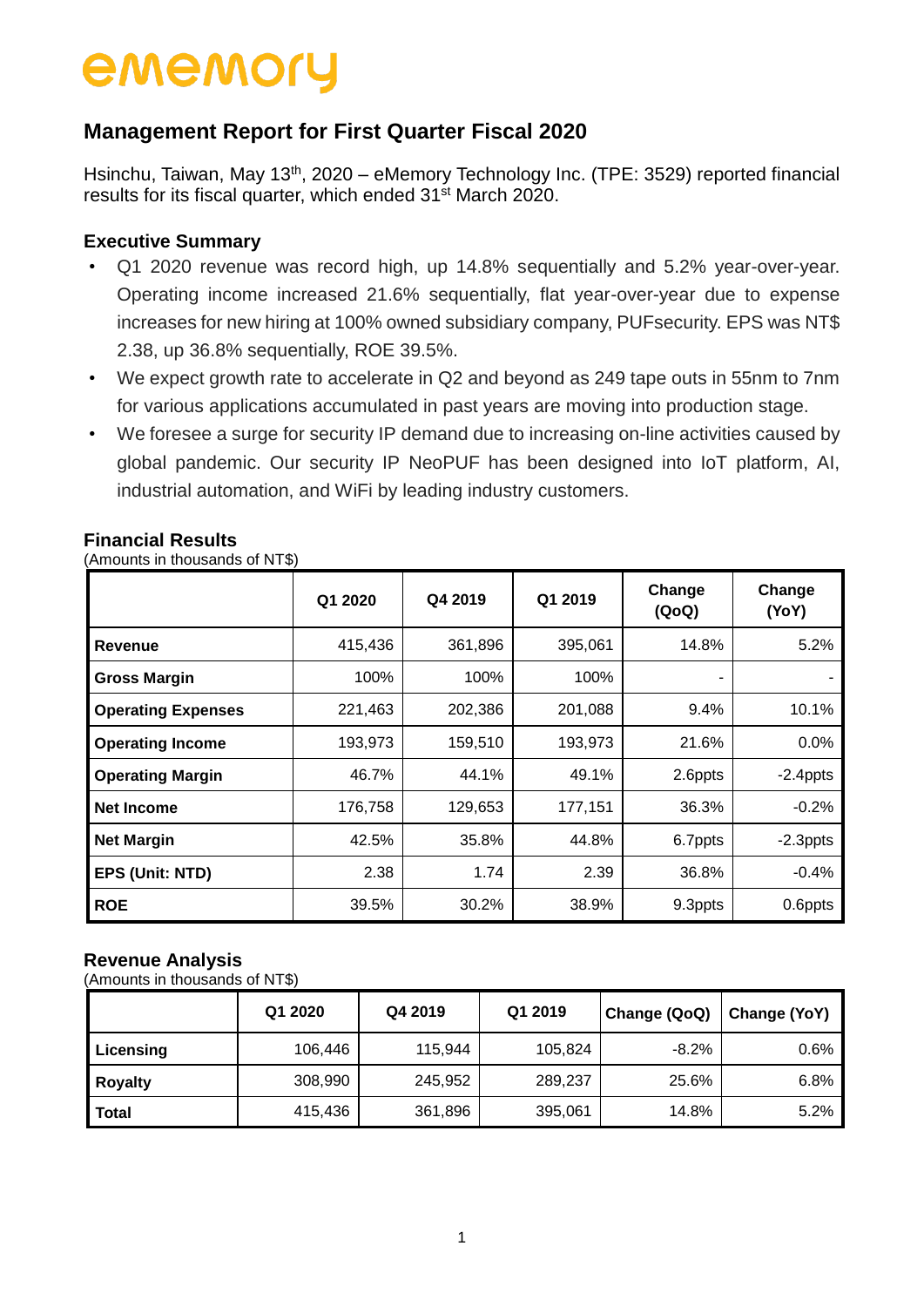(Amounts in thousands of US\$)

|                | Q1 2020 | Q4 2019 | Q1 2019 | Change (QoQ) | Change (YoY) |  |
|----------------|---------|---------|---------|--------------|--------------|--|
| Licensing      | 3,542   | 3,798   | 3,438   | $-6.7%$      | 3.0%         |  |
| <b>Royalty</b> | 10,336  | 8,047   | 9,405   | 28.4%        | 9.9%         |  |
| <b>Total</b>   | 13,878  | 11,845  | 12,843  | 17.2%        | 8.1%         |  |

#### **Revenue analysis by technology**

|                   | Q1 2020            |                      |                 |                      |                          |                 |                        |                 |                 |  |  |
|-------------------|--------------------|----------------------|-----------------|----------------------|--------------------------|-----------------|------------------------|-----------------|-----------------|--|--|
| <b>Technology</b> |                    | <b>Total Revenue</b> |                 |                      | <b>Licensing Revenue</b> |                 | <b>Royalty Revenue</b> |                 |                 |  |  |
|                   | % of Q1<br>Revenue | Change<br>(QoQ)      | Change<br>(YoY) | % of Q1<br>Licensing | Change<br>(QoQ)          | Change<br>(YoY) | $%$ of Q1<br>Royalty   | Change<br>(QoQ) | Change<br>(YoY) |  |  |
| <b>NeoBit</b>     | 53.8%              | 12.8%                | $-14.7%$        | 22.6%                | $-24.5%$                 | 20.5%           | 64.5%                  | 19.9%           | $-17.7%$        |  |  |
| <b>NeoFuse</b>    | 41.6%              | 27.5%                | 74.6%           | 70.1%                | 13.5%                    | 15.0%           | 31.8%                  | 40.8%           | 187.8%          |  |  |
| <b>PUF-Based</b>  | 0.1%               | $-85.9%$             | 100.0%          | 0.6%                 | $-85.9%$                 | 100.0%          | 0.0%                   | $0.0\%$         | 0.0%            |  |  |
| <b>MTP</b>        | 4.5%               | $-22.5%$             | $-45.5%$        | 6.7%                 | $-49.2%$                 | $-66.1%$        | 3.7%                   | 14.8%           | $-12.6%$        |  |  |

- NeoBit: OTP technology covers from 0.25um to 55nm.
- NeoFuse: OTP technology covers mainly from 0.18um to 5nm.
- PUF-Based: OTP technology covers mainly from 65nm to 5nm.
- MTP: MTP technology covers from 0.18um to 55nm, offering high density memory and allowing up to 100K rewritable times with zero additional masking layers.

#### **Royalty revenue analysis by wafer size (8-inch vs 12-inch)**

|                   | Q1 2020 |                 |                 |  |  |  |  |
|-------------------|---------|-----------------|-----------------|--|--|--|--|
| <b>Wafer Size</b> | % of Q1 | Change<br>(QoQ) | Change<br>(YoY) |  |  |  |  |
| 8-inch            | 64.1%   | 15.0%           | 3.3%            |  |  |  |  |
| 12-inch           | 35.9%   | 50.4%           | 13.7%           |  |  |  |  |

### **Key Business Developments**

Licensing

- Technology License
	- $\checkmark$  5 licensing contracts were signed during this quarter.
	- $\checkmark$  As of March 31<sup>st</sup>, 2020, we have technologies under development for the adoption of 89 different process platforms, ranging from 0.25um to 5nm.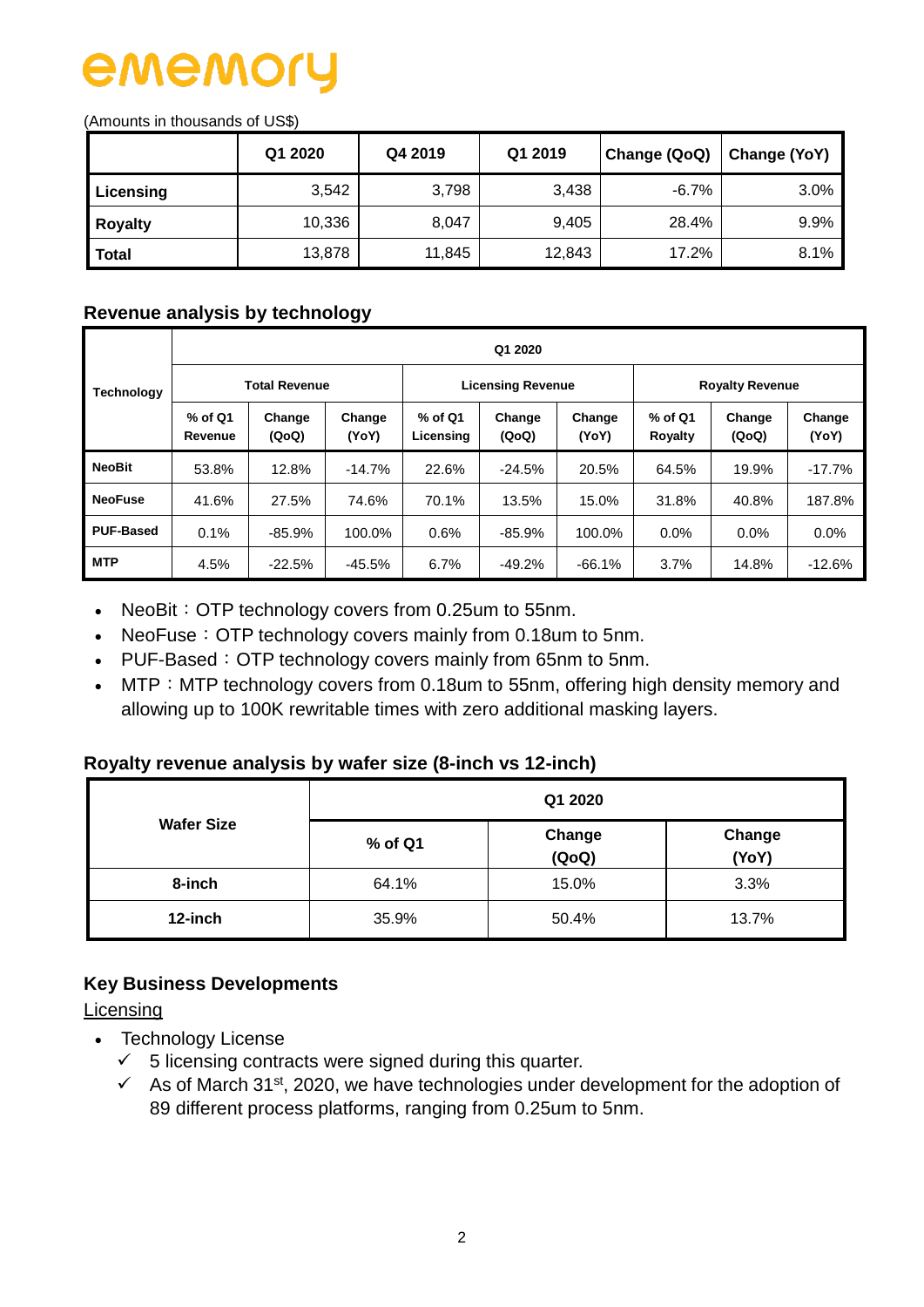### **Development of Key Technology on 12-inch Nodes**

|                   | $5/6$ nm |   | 7/10nm   12/16nm   22/28nm | 40nm |    |    | $ 55/65$ nm 80/90nm 0.11/0.13um 0.18um | <b>Total</b> |
|-------------------|----------|---|----------------------------|------|----|----|----------------------------------------|--------------|
| Qualified         |          | ີ | 25                         | 14   | 23 | 16 | 15                                     | 99           |
| <b>Developing</b> | 3        | 3 | 15                         | 5    | 13 | 10 |                                        | 59           |

- Design License
	- $\checkmark$  A total of 116 product tape-outs occurred in the first quarter of 2020.
		- 1 tape-out at 14nm/16nm.
		- 11 tape-outs at 22nm/28nm for MCU, OLED driver, Network IC, USB, Multi-media and etc.
		- 2 tape-outs at 25nm for DRAM.
		- 14 tape-outs at 40nm for MCU, LCD driver, OLED driver, Network IC, and etc.
		- 7 tape-outs at 55nm/65nm for LCD driver, OLED driver, TDDI, and etc.
		- 9 tape-outs at 80nm/90nm for LCD driver, OLED driver and TDDI.
		- 16 tape-outs at 0.13um for MCU, PMIC, LCD driver, sensor-related and HDMI.
		- 50 tape-outs at 0.18um for MCU, PMIC, LCD driver, sensor-related, fingerprint sensor, USB, oscillator, LED driver, audio, and etc.
		- 5 tape-outs at 0.25um for PMIC and sensor-related.
		- 1 tape-out at 0.35um for sensor-related.
	- $\checkmark$  As of March 31<sup>st</sup>, 2020, eMemory's cumulative number of design licenses has increased to 4,880––a direct result of our ongoing effort in expanding and diversifying our technologies for adoption in a wide range of applications.

### **Future Growth Drivers**

License

 NeoFuse and NeoPUF will continue to grow due to increasing advanced technology platforms and more comprehensive PUF-based security IPs.

### Royalty

- Royalty of DDI will increase due to a higher penetration rate of OLED DDI of existing customers and new largest Korean OLED panel customer.
- PMIC will continue to grow due to content increases in 5G devices and higher ASPs from the migration into advanced process nodes.
- New applications such as Multimedia-related products (i.e. DTV, STB, surveillance, ISP), networking-related (switch, Bluetooth, WiFi) and DRAM will continue to drive royalty growth.
- The global pandemic has also driven the recent increase in production of 8-inch medicalrelated MCU, sensors, and NB related applications.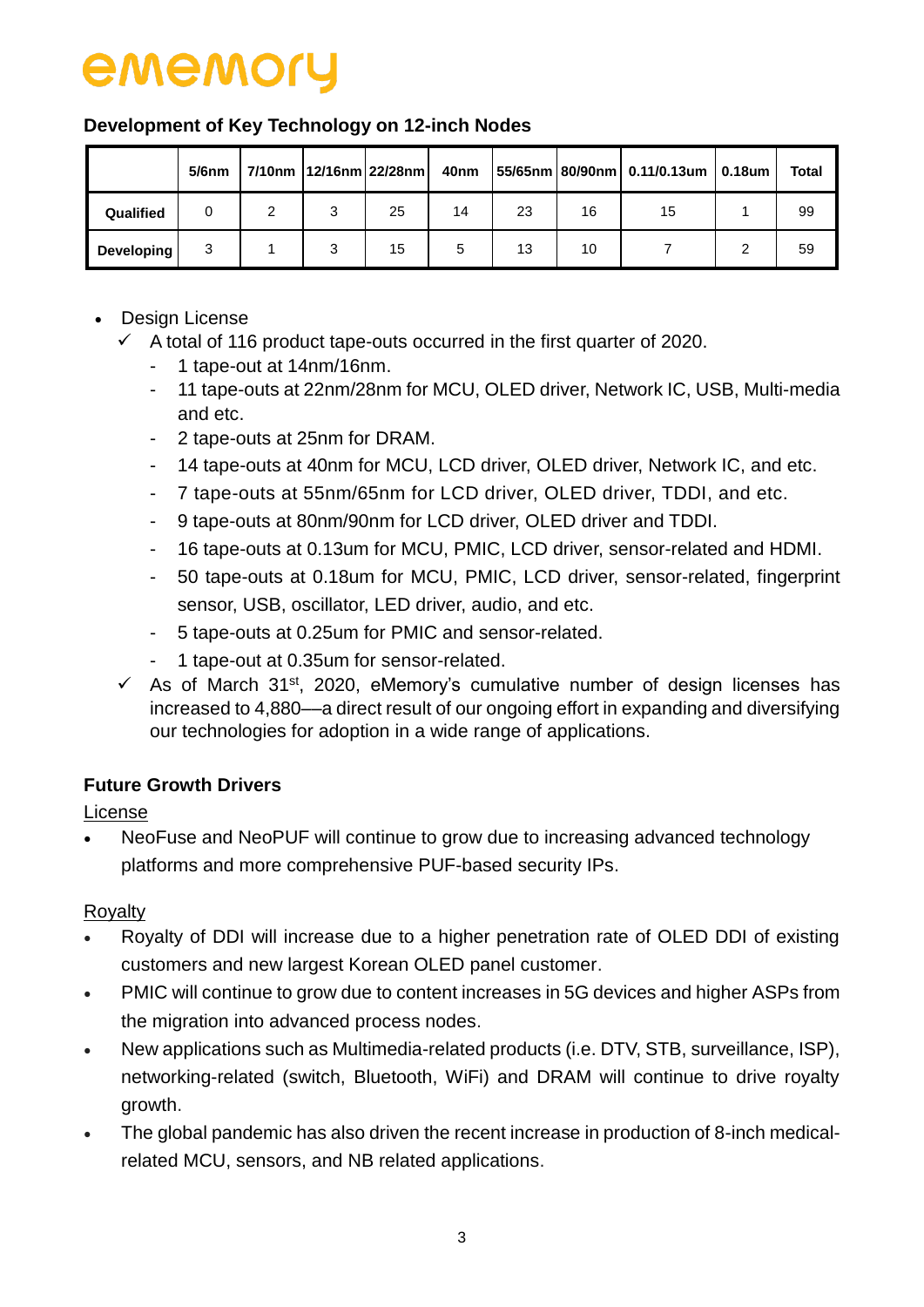### New Application Development

- NeoPUF was designed by the largest Chinese chip company into its IoT platform to protect edge devices from external attacks.
- A Chinese AI customer applied NeoPUF to secure AI training modules.
- A leading European company used NeoPUF to protect sensitive data in Wi-Fi chips.
- A US customer used NeoPUF to protect their FPGA IC design from theft.
- A US customer applied NeoPUF into their industrial automation application to ensure data security and increase its attack-resistance ability.

### New Technology Development

- In addition to the 5nm technology platform, MRAM, ReRAM, and ARM security IP platform which we mentioned in the previous quarter, we are developing 6nm and 5nm plus (N5P) technology with our leading foundry partner, and have already completed the 6nm development tape-out.
- After the completion of PUFtrng (PUF-base random number generator) and PUFrt (PUFbased root of trust), we are working with foundry partners to incorporate PUFrt into embedded flash platforms to protect the data stored in the embedded flash. Our PUFbased IoT security solutions, security elements, and hardware security module IPs are also under development.
- We are in the process of creating an open platform. This open platform focuses on PUFbased hardware security by integrating OTP, PUF, security-function IPs, and cryptographic algorithm IPs to provide total security solutions for AIoT and 5G applications.

#### **Financial Review**

Gross margin Gross margin remained at 100%.

#### Operating expenses and operating margin

- The total operating expenses in Q1 2020 were NT\$ 221.46 million and represented 53.3% of the total revenue, which increased from 50.9% of the total revenue in the prior year.
- Operating expenses increased by 9.4% sequentially and 10.1% year-over-year. The sequential and year-over-year increase were mainly due to the increase of the number of employees from our 100% owned subsidiary, PUFsecurity, and employee bonus.
- As a result, operating margin for the quarter was 46.7%, up by 2.6 percentage points from the prior quarter but down by 2.4 percentage points year-over-year.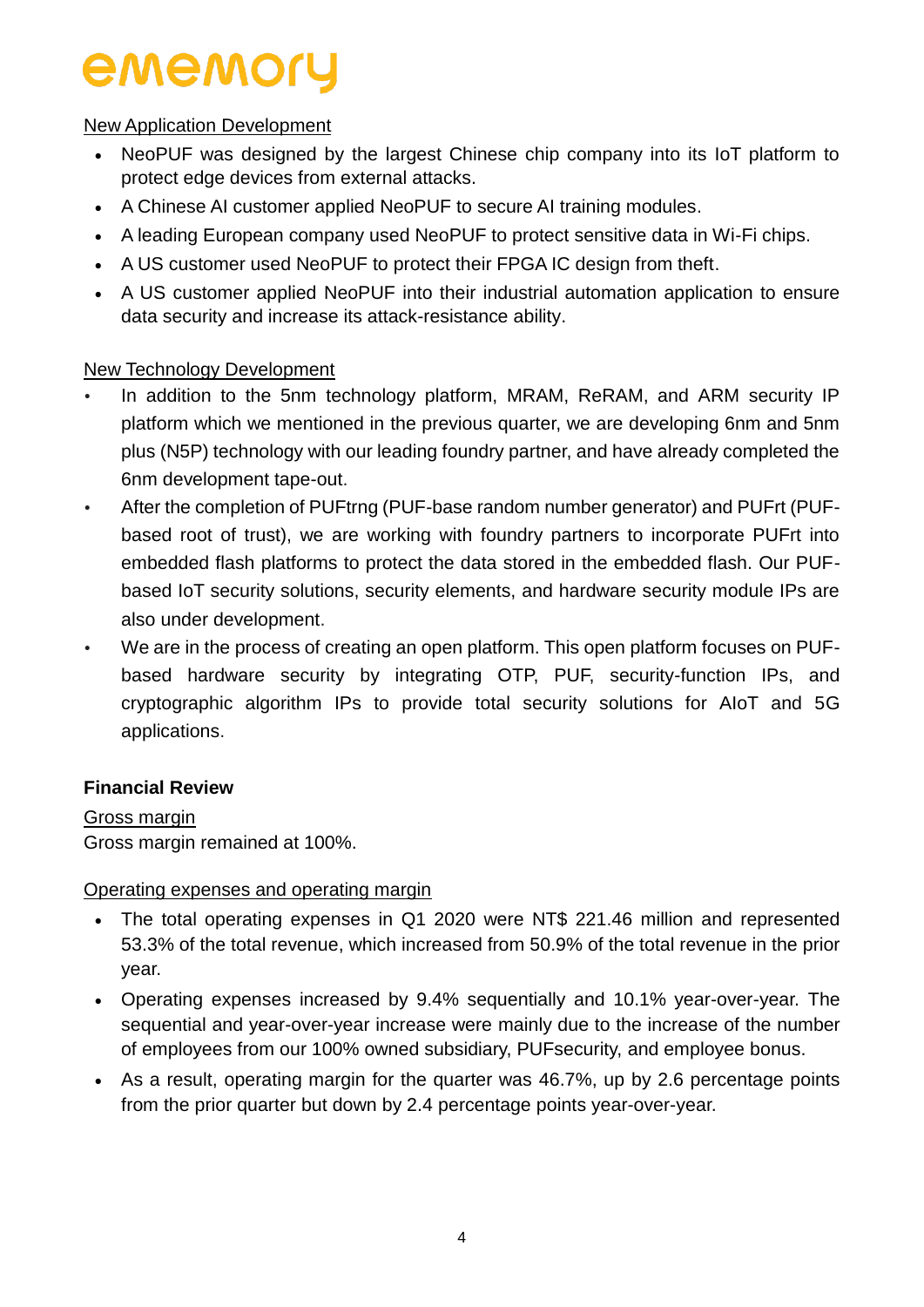#### Non-operating items and income tax expense

- Non-operating items were a gain of NT\$ 8.38 million in Q1 2020, compared to a loss of NT\$ 3.36 million in Q4 2019.
- Q1 2020 effective tax rate was 12.6%.

#### Net Income and EPS

- Net income for the quarter was NT\$ 176.76 million, an increase of 36.3% sequentially but a decrease of 0.2% year-over-year.
- Earnings per share was NT\$ 2.38 in Q1 2020. ROE was 39.5%.

#### Current assets and current liabilities

- As of March 31<sup>st</sup>, 2020, cash increased by NT\$ 266.57 million from that of December 31<sup>st</sup>, 2019 to NT\$ 1,530.43 million.
- Total current assets including cash were NT\$ 1,694.08 million, with an increase of NT\$ 277.32 million from December  $31<sup>st</sup>$ , 2019. The increase was due to revenue growth and accounts receivable recovery.
- Total current liabilities increased by NT\$ 58.92 million from December 31<sup>st</sup>, 2019 to NT\$ 364.07 million.
- Net working capital was NT\$ 1,330.01 million and the current ratio was 4.65x.

#### Cash flows

- As of March 31<sup>st</sup>, 2020, net cash generated from operating activities totaled NT\$ 240.40 million, including NT\$ 202.36 million from income before income tax, NT\$ 14.03 million from depreciation and amortization, and NT\$ 24.01 million generated from other operating activities, which included tax payment of NT\$ 7.28 million.
- Net cash generated from investing activities was NT\$ 26.63 million at the end of March 31<sup>st</sup>, 2020, primarily related to disposal of financial assets at amortized cost.
- Net cash used in financing activities was NT\$ 0.81 million at the end of March 31<sup>st</sup>, 2020, mainly attributable to repayment of the principal portion of lease liabilities and their interest payment.
- As a result, cash increased by NT\$ 266.57 million to NT\$ 1,530.43 million from December 31<sup>st</sup>, 2019 to March 31<sup>st</sup>, 2020.

#### Employee

• As of March 31<sup>st</sup>, 2020, eMemory has 250 full-time employees, including 176 R&D engineers. 100% owned subsidiary, PUFsecurity has 19 full-time employees, including 10 R&D engineers.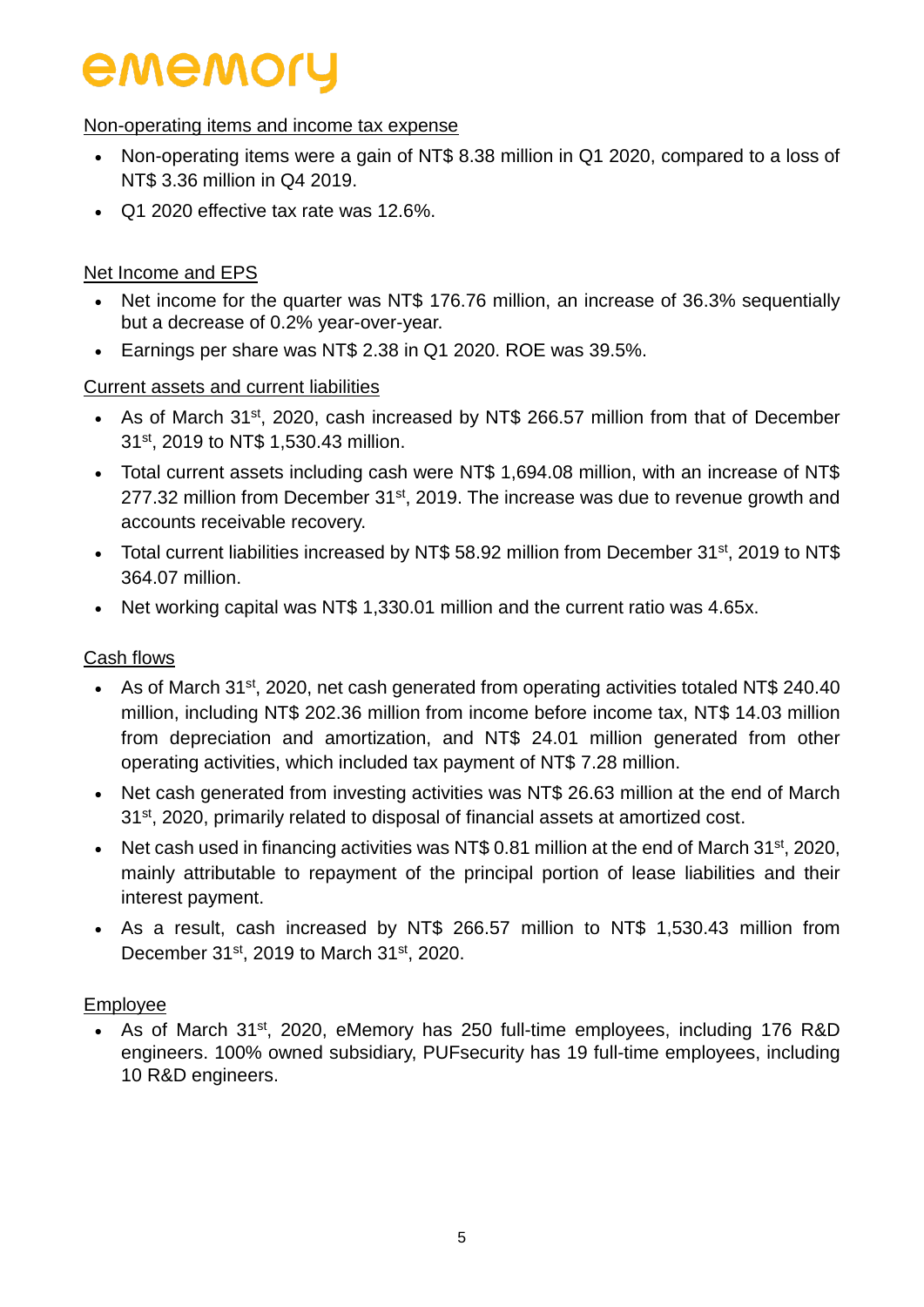#### **Cautionary Statement**

This report contains forward-looking statements, which are subject to risk factors associated with semiconductor and intellectual property business. We believe that the expectations reflected in these statements are reasonable. However, they may be affected by a variety of variables, many of which are beyond our control. These variables could cause actual results or trends to differ materially which include, but are not limited to: wafer price fluctuation, actual demand, rapid technology change, delays or failures in customers' tape-outs into wafer production, our ability to negotiate, monitor and enforce agreements for the determination and payment of royalties, any bug or fault in our technology which leads to significant damage to our technology and reputation, actual or potential litigation, semiconductor industry cycle and general economic conditions. Unless as required by law, eMemory undertakes no obligation to update or revise any forward-looking statements, whether as a result of new information, future events, or otherwise.

#### **Contact**

Fiona Lai Investor Relations eMemory Technology Inc. +886-3-5601168 [ir@ememory.com.tw](mailto:ir@ememory.com.tw)

**-Financial Statements To Follow-**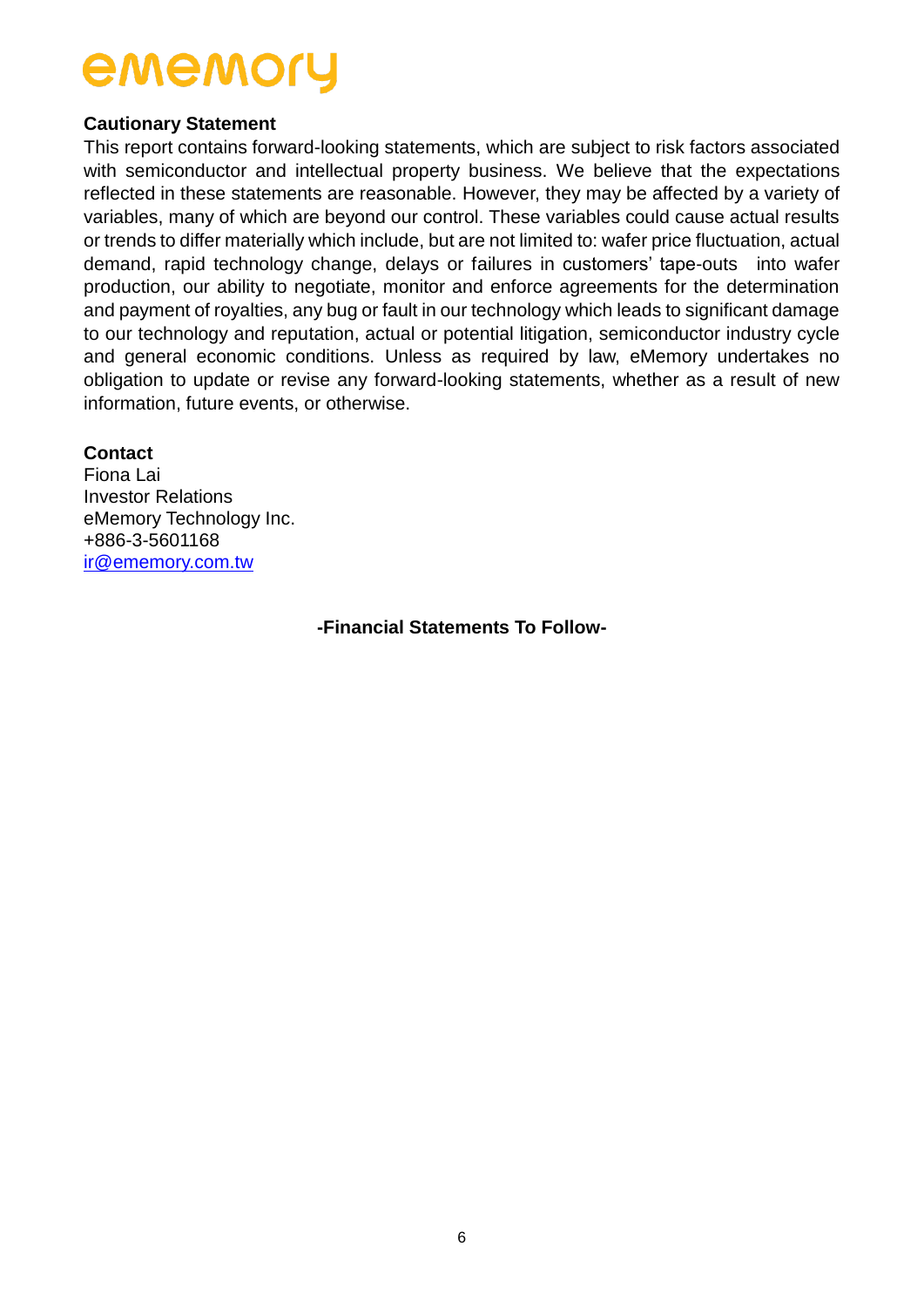#### **CONSOLIDATED BALANCE SHEETS**

**(In Thousands of New Taiwan Dollars)**

|                                                               | March 31, 2020<br>(Reviewed) |                | December 31,<br>2019<br>(Audited) |                | March 31, 2019<br>(Reviewed) |                          |                                                    | March 31, 2020<br>(Reviewed) |                          | December 31,<br>2019<br>(Audited) |                          | March 31, 2019<br>(Reviewed) |                          |
|---------------------------------------------------------------|------------------------------|----------------|-----------------------------------|----------------|------------------------------|--------------------------|----------------------------------------------------|------------------------------|--------------------------|-----------------------------------|--------------------------|------------------------------|--------------------------|
| <b>ASSETS</b>                                                 | <b>Amount</b>                | %              | <b>Amount</b>                     | %              | <b>Amount</b>                | %                        | <b>LIABILITIES AND EQUITY</b>                      | <b>Amount</b>                | %                        | <b>Amount</b>                     | %                        | <b>Amount</b>                | %                        |
| <b>CURRENT ASSETS</b>                                         |                              |                |                                   |                |                              |                          | <b>CURRENT LIABILITIES</b>                         |                              |                          |                                   |                          |                              |                          |
| Cash                                                          | \$1,530,426                  | 68             | \$1,263,858                       | 62             | \$1,518,774                  | 66                       | Contract liabilities - current                     | \$43,005                     | 2                        | 32,837<br>\$                      | 2                        | \$<br>43,560                 | $\overline{2}$           |
| Accounts receivable - net                                     | 108,376                      | 5              | 126,812                           | $\overline{7}$ | 105,307                      | 5                        | Other payables                                     | 87,170                       | 4                        | 80,914                            |                          | 68,976                       | 3                        |
| Other receivables                                             | 171                          | $\overline{a}$ | 1,929                             | $\sim$         | 259                          | $\blacksquare$           | Other payables - related parties                   | 40                           | $\blacksquare$           |                                   | $\overline{\phantom{a}}$ |                              |                          |
| Other receivables - related parties                           | 389                          | $\overline{a}$ | 410                               | $\sim$         | 297                          | $\sim$                   | Bonuses payable to employees and directors         | 136,743                      | 6                        | 125,120                           | 6                        | 146,862                      | $\overline{7}$           |
| Prepayments                                                   | 50,821                       | $\overline{2}$ | 19,472                            | $\overline{1}$ | 47,218                       | $\overline{2}$           | Payables on equipment                              | 6,215                        | $\sim$                   | 4,861                             |                          | 2,265                        | $\sim$                   |
| Other current assets                                          | 3,897                        |                | 4,275                             |                | 2,363                        |                          | <b>Current tax liabilities</b>                     | 81,533                       | $\overline{4}$           | 56,576                            | 3                        | 96,285                       | $\overline{4}$           |
| <b>Total current assets</b>                                   | 1,694,080                    | $\equiv$<br>75 | 1,416,756                         | $\equiv$<br>70 | 1,674,218                    | $\frac{73}{ }$           | Lease liabilities - current                        | 3,002                        | $\sim$                   | 3,114                             |                          | 3,075                        |                          |
|                                                               |                              |                |                                   |                |                              |                          | Other current liabilities                          | 6,363                        |                          | 1,731                             |                          | 1,598                        |                          |
| NON-CURRENT ASSETS                                            |                              |                |                                   |                |                              |                          | <b>Total current liabilities</b>                   | 364,071                      | 16                       | 305,153                           | 15                       | 362,621                      | 16                       |
| Financial assets at fair value<br>through other comprehensive |                              |                |                                   |                |                              |                          |                                                    |                              |                          |                                   |                          |                              |                          |
| income - noncurrent                                           | 15,948                       | -1             | 15,530                            | -1             | 17,300                       | $\overline{\mathbf{1}}$  | NON-CURRENT LIABILITIES                            |                              |                          |                                   |                          |                              |                          |
| Financial assets at amortized cost                            |                              |                |                                   |                |                              |                          |                                                    |                              |                          |                                   |                          |                              |                          |
| - noncurrent                                                  | 113                          |                | 33,613                            | $\overline{2}$ | 33,612                       | $\overline{2}$           | Lease liabilities - noncurrent                     | 3,631                        |                          | 4,246                             |                          | 6,584                        |                          |
| Investment accounted for using                                |                              |                |                                   |                |                              |                          |                                                    |                              |                          |                                   |                          |                              |                          |
| equity method                                                 | 4,444                        | $\sim$         | 5,382                             | $\sim$         | 4,932                        | $\sim$                   | Net defined benefit liabilities - noncurrent       | 21,229                       |                          | 21,384                            |                          | 20,198                       |                          |
| Property, plant and equipment                                 | 473,370                      | 21             | 477,171                           | 23             | 484,656                      | 21                       | Guarantee deposits received                        | 530                          | $\equiv$                 | 530                               |                          | 530                          |                          |
| Right-of-use assets                                           | 6,553                        | $\sim$         | 7,287                             | $\sim$         | 9,635                        | $\sim$                   | Total non-current liabilities                      | 25,390                       | $\overline{\phantom{0}}$ | 26,160                            |                          | 27,312                       | $\overline{\phantom{0}}$ |
| Intangible assets                                             | 72,583                       | 3              | 73,805                            | $\overline{4}$ | 68,743                       | $\mathbf{3}$             | <b>Total liabilities</b>                           | 389,461                      | 17                       | 331,313                           | 16                       | 389,933                      | 17                       |
| Deferred tax assets                                           | 2,333                        |                | 3,434                             | $\sim$         | 2,422                        | $\overline{\phantom{a}}$ |                                                    |                              |                          |                                   |                          |                              |                          |
|                                                               |                              |                |                                   |                |                              |                          | EQUITY ATTRIBUTABLE TO SHAREHOLDERS OF             |                              |                          |                                   |                          |                              |                          |
| Prepayments for equipment                                     |                              |                |                                   |                | 5,823                        | $\sim$                   | THE COMPANY                                        |                              |                          |                                   |                          |                              |                          |
| Refundable deposits                                           | 349                          |                | 349                               |                | 352                          |                          | Ordinary shares                                    | 758,336                      | $-34$                    | 758,336                           | $\frac{37}{2}$           | 757,908                      | $-33$                    |
| Total non-current assets                                      | 575,693                      | 25             | 616,571                           | 30             | 627,475                      | 27                       | Capital surplus                                    | 405,547                      | 18                       | 404,446                           | 20                       | 419,485                      |                          |
|                                                               |                              |                |                                   |                |                              |                          | Retained earnings                                  |                              |                          |                                   |                          |                              |                          |
|                                                               |                              |                |                                   |                |                              |                          | Legal reserve                                      | 401,471                      | 17                       | 401,471                           | 20                       | 340,160                      | 15                       |
|                                                               |                              |                |                                   |                |                              |                          | Special reserve                                    | 61,932                       | 3                        | 61,932                            | 3                        | 926                          |                          |
|                                                               |                              |                |                                   |                |                              |                          | Unappropriated earnings                            | 722,411                      | $-32$                    | 545,653                           | $-27$                    | 861,331                      | $\frac{37}{2}$           |
|                                                               |                              |                |                                   |                |                              |                          | Total retained earnings                            | 1,185,814                    | $-52$                    | 1,009,056                         | $-50$                    | 1,202,417                    | $-52$                    |
|                                                               |                              |                |                                   |                |                              |                          | Other equity                                       |                              |                          |                                   |                          |                              |                          |
|                                                               |                              |                |                                   |                |                              |                          | Exchange differences on translating the financial  |                              |                          |                                   |                          |                              |                          |
|                                                               |                              |                |                                   |                |                              |                          | statements of foreign operations                   | 5)                           |                          | 4)                                |                          |                              |                          |
|                                                               |                              |                |                                   |                |                              |                          | Unrealized gain (loss) on financial assets at fair |                              |                          |                                   |                          |                              |                          |
|                                                               |                              |                |                                   |                |                              |                          | value through other comprehensive income           | 65,164)                      | $\frac{3}{2}$            | 65,582)                           | <u>3</u> )               | 63,812)                      | <u>3</u> )               |
|                                                               |                              |                |                                   |                |                              |                          | Total other equity                                 | 65,169)                      | $\frac{3}{2}$            | 65,586)                           | $\frac{3}{2}$            | 63,812)                      | $\frac{3}{2}$            |
|                                                               |                              |                |                                   |                |                              |                          | Treasury shares                                    | 404,238)                     | 18)                      | 404,238)                          | 20)                      | 404,238)                     | $\frac{17}{2}$           |
|                                                               |                              |                |                                   |                |                              |                          | Total equity attributable to shareholders of       |                              |                          |                                   |                          |                              |                          |
|                                                               |                              |                |                                   |                |                              |                          | the Company                                        | 1,880,290                    | 83                       | 1,702,014                         | 84                       | 1,911,760                    | 83                       |
|                                                               |                              |                |                                   |                |                              |                          | NON-CONTROLLING INTERESTS                          | 22                           |                          |                                   |                          |                              |                          |
|                                                               |                              |                |                                   |                |                              |                          | <b>Total equity</b>                                | 1,880,312                    | $-83$                    | 1,702,014                         | $\underline{84}$         | 1,911,760                    | $-83$                    |
| <b>TOTAL</b>                                                  | \$2,269,773                  | <u> 100</u>    | \$2,033,327                       | 100            | <u>\$2,301,693</u>           | 100                      | <b>TOTAL</b>                                       | \$2,269,773                  | 100                      | <u>\$2,033,327</u>                | 100                      | \$2,301,693                  | 100                      |
|                                                               |                              |                |                                   |                |                              |                          | $\overline{7}$                                     |                              |                          |                                   |                          |                              |                          |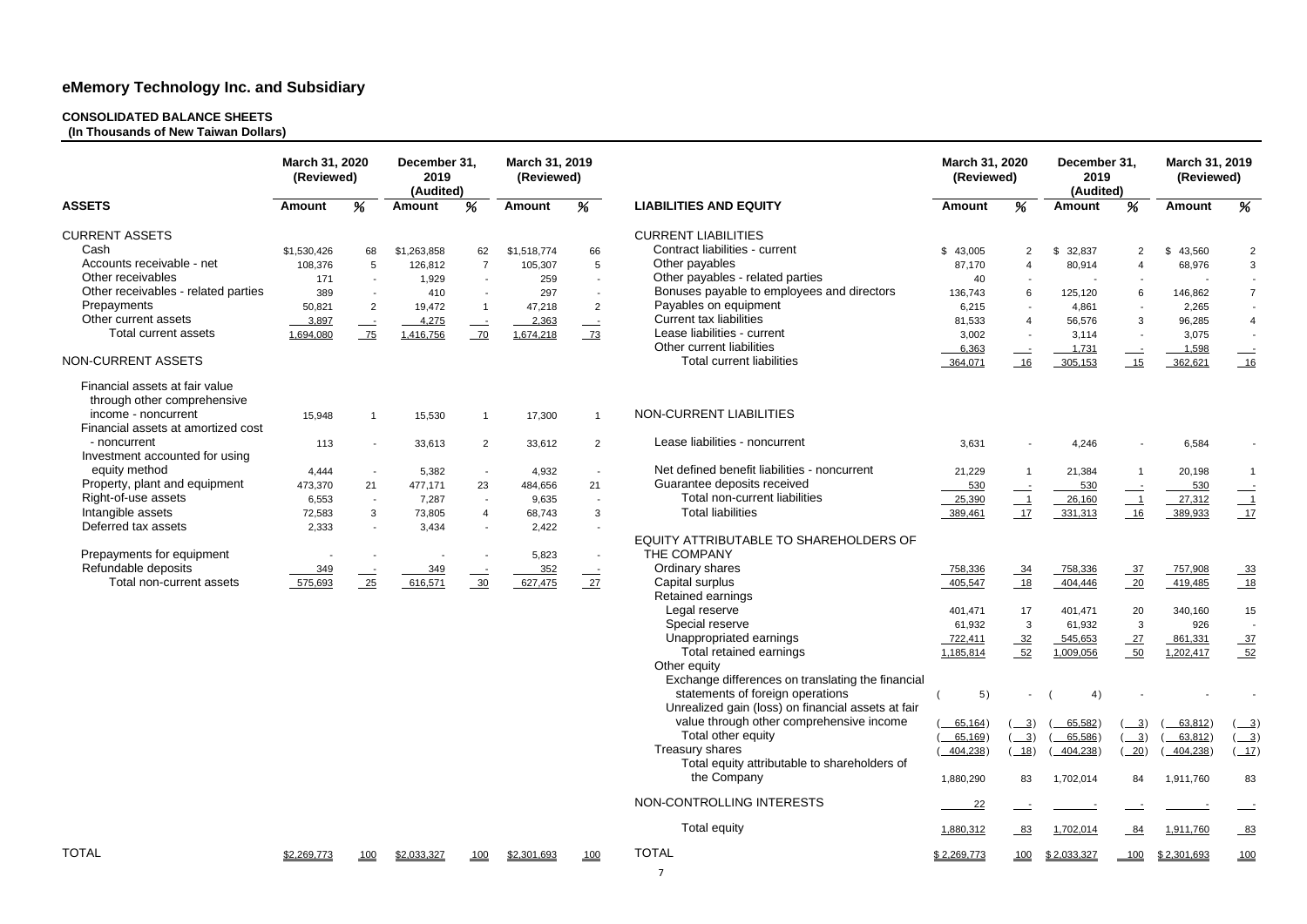#### **CONSOLIDATED STATEMENTS OF COMPREHENSIVE INCOME (In Thousands of New Taiwan Dollars, Except Earnings Per Share) (Reviewed, Not Audited)**

|                                                                                                                                                                                                    | <b>Three Months Ended March 31</b> |                                                  |                                      |    |                                               |                     |  |
|----------------------------------------------------------------------------------------------------------------------------------------------------------------------------------------------------|------------------------------------|--------------------------------------------------|--------------------------------------|----|-----------------------------------------------|---------------------|--|
|                                                                                                                                                                                                    |                                    | 2020                                             |                                      |    | 2019                                          |                     |  |
|                                                                                                                                                                                                    |                                    | <b>Amount</b>                                    | %                                    |    | <b>Amount</b>                                 | %                   |  |
| <b>OPERATING REVENUE</b>                                                                                                                                                                           | \$                                 | 415,436                                          | 100                                  | \$ | 395,061                                       | 100                 |  |
| <b>OPERATING COSTS</b>                                                                                                                                                                             |                                    |                                                  |                                      |    |                                               |                     |  |
| <b>GROSS PROFIT</b>                                                                                                                                                                                |                                    | 415,436                                          | 100                                  |    | 395,061                                       | 100                 |  |
| <b>OPERATING EXPENSES</b><br>Selling and marketing expenses<br>General and administrative expenses<br>Research and development expenses<br>Expected credit (gain) loss<br>Total operating expenses |                                    | 29,520<br>48,343<br>145,693<br>2,093)<br>221,463 | 7<br>12<br>35<br>$\frac{1}{2}$<br>53 |    | 28,959<br>44,108<br>127,573<br>448<br>201,088 | 8<br>11<br>32<br>51 |  |
| <b>OPERATING INCOME</b>                                                                                                                                                                            |                                    | 193,973                                          | 47                                   |    | 193,973                                       | 49                  |  |
| NON-OPERATING INCOME AND<br><b>EXPENSES</b><br>Other income<br>Other gains and losses<br>Finance costs<br>Share of loss of associates<br>Total non-operating income and<br>expenses                |                                    | 3,588<br>5,767<br>34)<br>938)<br>8,383           | 1<br>$\overline{2}$                  |    | 8,688<br>1,710<br>49)<br>1,116)<br>9,233      | 2<br>3              |  |
| PROFIT BEFORE INCOME TAX                                                                                                                                                                           |                                    | 202,356                                          | 49                                   |    | 203,206                                       | 52                  |  |
| <b>INCOME TAX EXPENSE</b>                                                                                                                                                                          |                                    | 25,598                                           | 6                                    |    | 26,055                                        | 7                   |  |
| <b>NET PROFIT</b>                                                                                                                                                                                  |                                    | 176,758                                          | 43                                   |    | 177,151                                       | 45                  |  |

(Continued)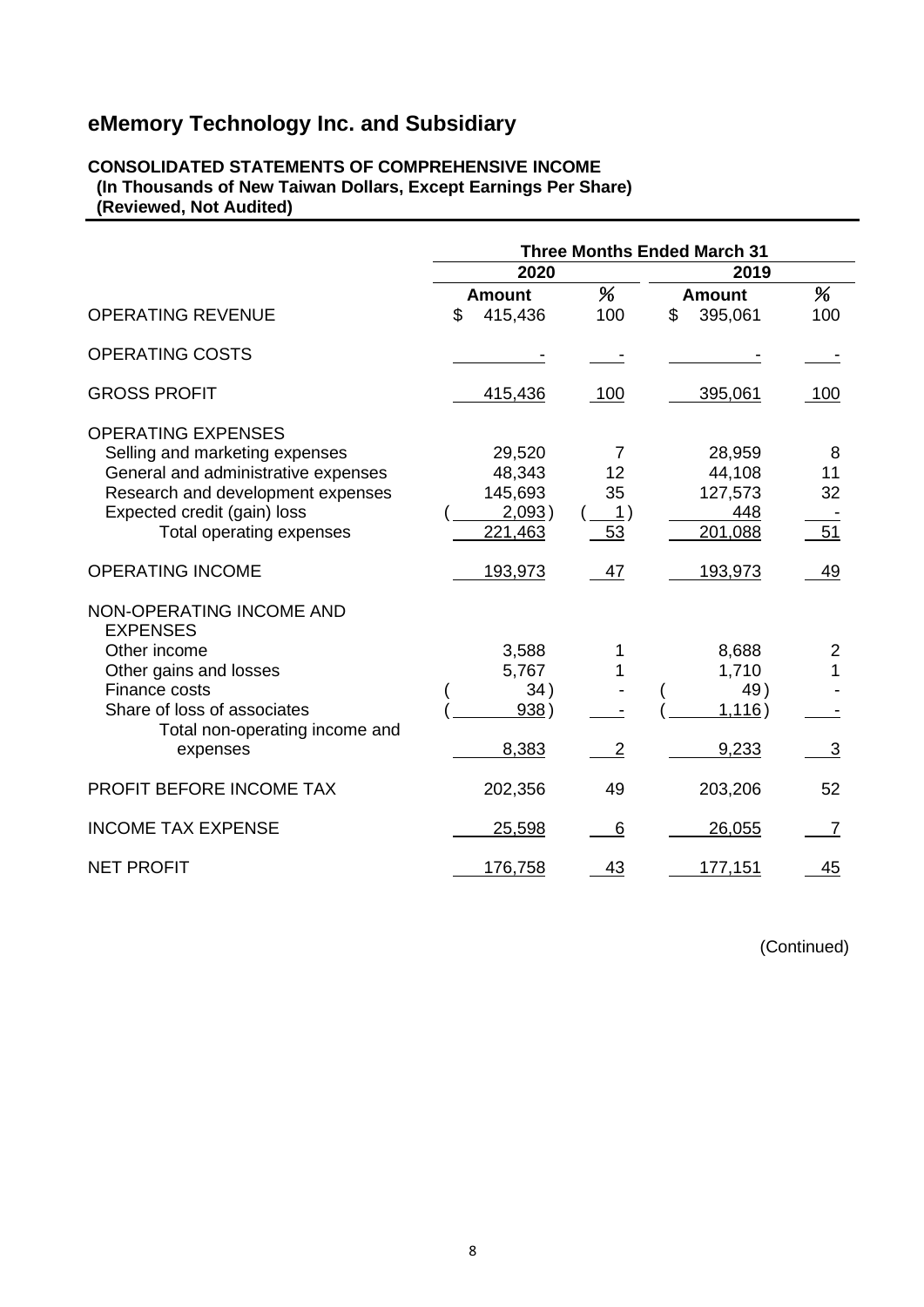#### **CONSOLIDATED STATEMENTS OF COMPREHENSIVE INCOME (In Thousands of New Taiwan Dollars, Except Earnings Per Share) (Reviewed, Not Audited)**

|                                                                                                                                                                                                  |                 |                    |          | <b>Three Months Ended March 31</b> |                     |  |          |  |
|--------------------------------------------------------------------------------------------------------------------------------------------------------------------------------------------------|-----------------|--------------------|----------|------------------------------------|---------------------|--|----------|--|
|                                                                                                                                                                                                  |                 | 2020               |          |                                    | 2019                |  |          |  |
| OTHER COMPREHENSIVE INCOME<br>Items that will not be reclassified<br>subsequently to profit or loss:<br>Unrealized gain (loss) on<br>investments in equity instruments                           |                 | <b>Amount</b>      | %        |                                    | <b>Amount</b>       |  | %        |  |
| at fair value through other<br>comprehensive income<br>Items that may be reclassified<br>subsequently to profit or loss:<br>Share of the other comprehensive<br>loss of associates accounted for | \$              | 418                |          | $($ \$                             | 1,880)              |  | 1)       |  |
| using the equity method<br>Other comprehensive income (loss)                                                                                                                                     |                 | 1)<br>417          |          |                                    | 1,880)              |  |          |  |
| <b>TOTAL COMPREHENSIVE INCOME</b>                                                                                                                                                                | \$              | 177,175            | 43       |                                    | 175,271             |  | 44       |  |
| NET PROFIT ATTRIBUTABLE TO:<br>Owners of the Company<br>Non-controlling interests                                                                                                                | \$<br>\$        | 176,758<br>176,758 | 43<br>43 | \$<br>\$                           | 177,151<br>177,151  |  | 45<br>45 |  |
| <b>TOTAL COMPREHENSIVE INCOME</b><br><b>ATTRIBUTABLE TO:</b><br>Owners of the Company<br>Non-controlling interests                                                                               | \$              | 177,175<br>177,175 | 43<br>43 | \$                                 | 175,271<br>175,271  |  | 44       |  |
| <b>EARNINGS PER SHARE</b><br><b>Basic</b><br><b>Diluted</b>                                                                                                                                      | <u>\$</u><br>\$ | 2.38<br>2.37       |          | <u>\$</u><br>\$                    | <u>2.39</u><br>2.37 |  |          |  |

(Concluded)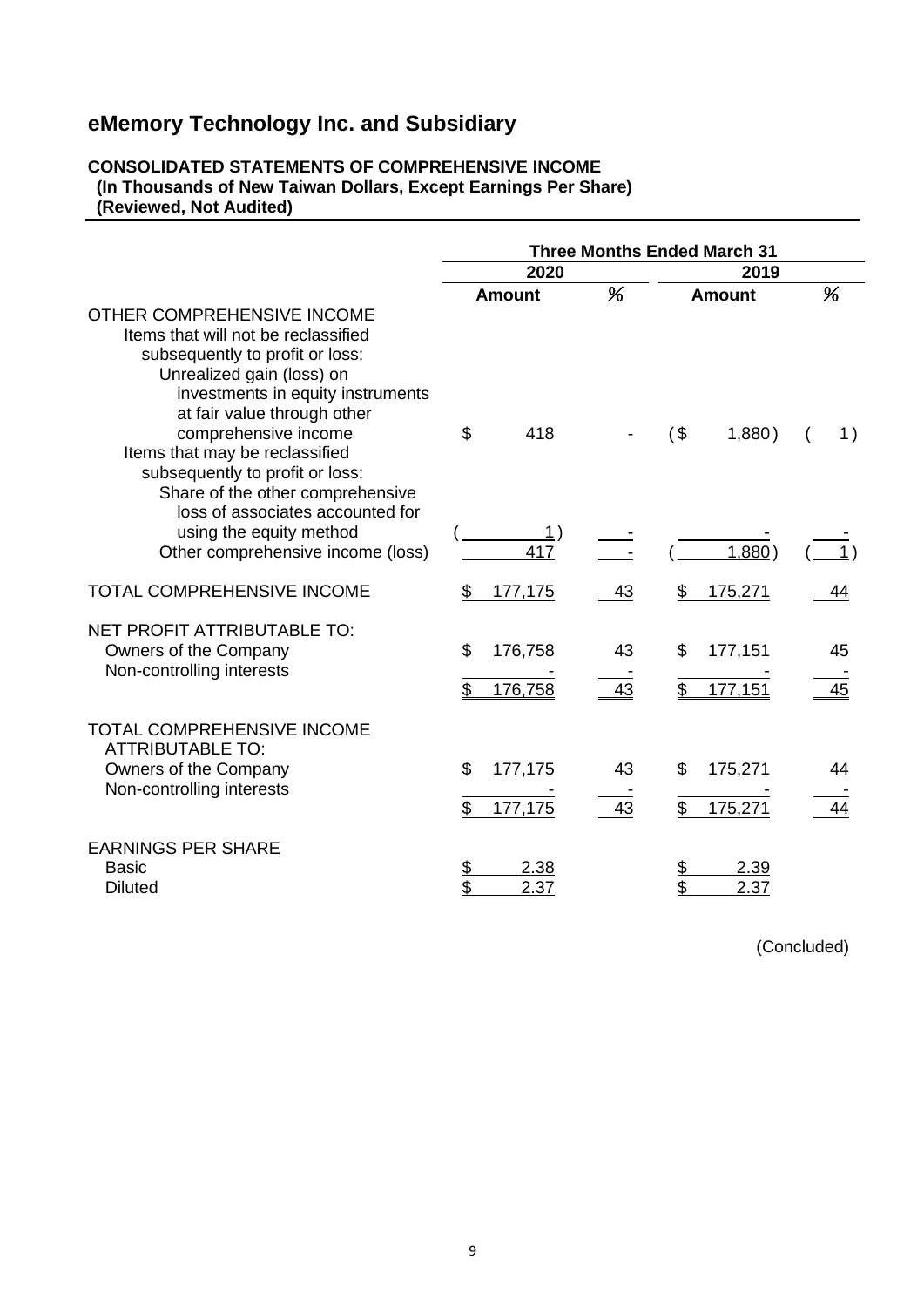#### **CONSOLIDATED STATEMENTS OF CHANGES IN EQUITY (In Thousands of New Taiwan Dollars)**

**(Reviewed, Not Audited)**

|                                                                                                        |                                         |           |                           |                  |                                            | Equity Attributable to Shareholders of the Company |              |                                                                             |                                                                                                                                 |                                  |                |                        |                     |
|--------------------------------------------------------------------------------------------------------|-----------------------------------------|-----------|---------------------------|------------------|--------------------------------------------|----------------------------------------------------|--------------|-----------------------------------------------------------------------------|---------------------------------------------------------------------------------------------------------------------------------|----------------------------------|----------------|------------------------|---------------------|
|                                                                                                        |                                         |           |                           |                  |                                            |                                                    |              | Exchange<br><b>Differences</b><br>on<br><b>Translating</b><br>the Financial | <b>Other Equity</b><br><b>Unrealized Gain</b><br>(Loss) on<br><b>Financial</b><br><b>Assets at Fair</b><br><b>Value Through</b> |                                  |                |                        |                     |
|                                                                                                        | <b>Ordinary Shares</b><br><b>Shares</b> |           |                           |                  | <b>Retained Earnings</b><br><b>Special</b> | Unappropriated                                     | <b>Total</b> | <b>Statements</b><br>of Foreign                                             | Other<br>Comprehensive                                                                                                          |                                  | <b>Total</b>   | <b>Non-Controlling</b> |                     |
|                                                                                                        | (In Thousands)                          | Amount    | Capital<br><b>Surplus</b> | Legal<br>Reserve | <b>Reserve</b>                             | <b>Earnings</b>                                    |              | <b>Operations</b>                                                           | Income                                                                                                                          | <b>Treasury</b><br><b>Shares</b> |                | <b>Interests</b>       | <b>Total Equity</b> |
| BALANCE, JANUARY 1, 2019                                                                               | 75,791                                  | \$757,908 | \$416,537                 | \$340,160        | \$<br>926                                  | \$ 684,180                                         | \$1,025,266  | \$                                                                          | $($ \$ 61,932)                                                                                                                  | (\$404,238)                      | \$1,733,541    | -\$<br>$\sim$          | \$1,733,541         |
| Change in capital surplus from<br>investments in associates<br>accounted for by using equity<br>method |                                         |           | 2                         |                  |                                            |                                                    |              |                                                                             |                                                                                                                                 |                                  | $\overline{2}$ |                        | $\overline{2}$      |
| Net profit for the three months ended<br>March 31, 2019                                                |                                         |           |                           |                  |                                            | 177,151                                            | 177,151      |                                                                             |                                                                                                                                 |                                  | 177,151        |                        | 177,151             |
| Other comprehensive income (loss)<br>for the three months ended March<br>31, 2019                      |                                         |           |                           |                  |                                            |                                                    |              |                                                                             | 1,880)                                                                                                                          |                                  | 1,880          |                        | 1,880               |
| Total comprehensive income for the<br>three months ended March 31,<br>2019                             |                                         |           |                           |                  |                                            | 177,151                                            | 177,151      |                                                                             | 1,880)                                                                                                                          |                                  | 175,271        |                        | 175,271             |
| Share-based payment                                                                                    |                                         |           | 2,946                     |                  |                                            |                                                    |              |                                                                             |                                                                                                                                 |                                  | 2,946          |                        | 2,946               |
| BALANCE, MARCH 31, 2019                                                                                | $-75,791$                               | \$757,908 | \$419,485                 | \$ 340,160       | 926<br>S.                                  | \$861,331                                          | \$1,202,417  |                                                                             | $(\frac{$8, 63, 812}{$                                                                                                          | $(\frac{$404,238}{)$             | \$1,911,760    | $\sim$                 | \$1,911,760         |
| BALANCE, JANUARY 1, 2020                                                                               | 75,834                                  | \$758,336 | \$404,446                 | \$401,471        | \$61,932                                   | \$545,653                                          | \$1,009,056  | $($ \$<br>4)                                                                | $($ \$<br>65,582)                                                                                                               | (\$404,238)                      | \$1,702,014    | -S<br>$\sim$           | \$1,702,014         |
| Changes in ownership interests in<br>subsidiaries                                                      |                                         |           | 15                        |                  |                                            |                                                    |              |                                                                             |                                                                                                                                 |                                  | 15             |                        | 15                  |
| Change in capital surplus from<br>investments in associates<br>accounted for by using equity<br>method |                                         |           |                           | $\sim$           |                                            |                                                    |              |                                                                             |                                                                                                                                 |                                  |                |                        |                     |
| Net profit for the three months ended<br>March 31, 2020                                                | $\sim$                                  |           |                           |                  | $\sim$                                     | 176,758                                            | 176,758      |                                                                             |                                                                                                                                 |                                  | 176,758        |                        | 176,758             |
| Other comprehensive income (loss)<br>for the three months ended March<br>31, 2020                      |                                         |           |                           |                  |                                            |                                                    |              |                                                                             | 418                                                                                                                             |                                  | 417            |                        | 417                 |
| Total comprehensive income for the<br>three months ended March 31,<br>2020                             |                                         |           |                           |                  |                                            | 176,758                                            | 176,758      | 1)                                                                          | 418                                                                                                                             |                                  | 177,175        |                        | 177,175             |
| Share-based payment                                                                                    |                                         |           | 1,085                     |                  |                                            |                                                    |              |                                                                             |                                                                                                                                 |                                  | 1,085          | 22                     | 1,107               |
| BALANCE, MARCH 31, 2020                                                                                | 75,834                                  | \$758,336 | \$405,547                 | \$401,471        | \$61,932                                   | \$722,411                                          | \$1,185,814  | <u>5</u> )<br>65                                                            | $(\underline{$} 65, 164)$                                                                                                       | $(\frac{$404,238}{)$             | \$1,880,290    | 22                     | \$1,880,312         |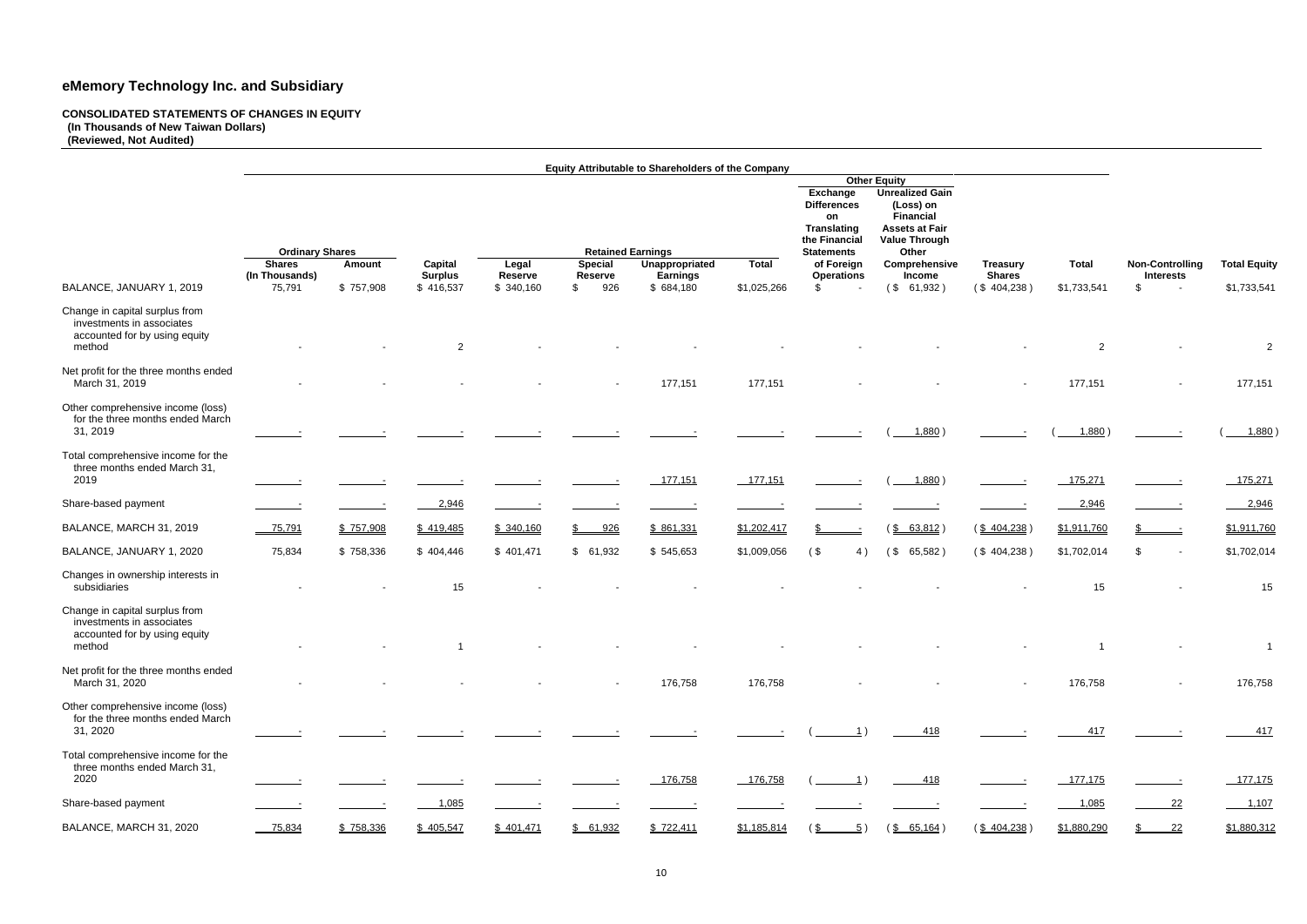#### **CONSOLIDATED STATEMENTS OF CASH FLOWS (In Thousands of New Taiwan Dollars) (Reviewed, Not Audited)**

|                                              | <b>Three Months Ended March 31</b> |               |
|----------------------------------------------|------------------------------------|---------------|
|                                              | 2020                               | 2019          |
| CASH FLOWS FROM OPERATING ACTIVITIES         |                                    |               |
| Profit before income tax                     | \$<br>202,356                      | \$<br>203,206 |
| Adjustments for:                             |                                    |               |
| Depreciation expenses                        | 10,222                             | 9,781         |
| Amortization expenses                        | 3,810                              | 3,587         |
| Expected credit (gain) loss                  | 2,093)                             | 448           |
| Finance costs                                | 34                                 | 49            |
| Interest income                              | 2,400)                             | 2,540)        |
| Share-based payments                         | 1,122                              | 2,946         |
| Share of loss of associates                  | 938                                | 1,116         |
| Net gain on foreign currency exchange        | 1,419)                             | 1,386)        |
| Changes in operating assets and liabilities  |                                    |               |
| Accounts receivable                          | 21,631                             | 53,239        |
| Other receivables                            | 1,691                              |               |
| Other receivables - related parties          | 21                                 | 46)           |
| Prepayments                                  | 23,614)                            | 16,257)       |
| Other current assets                         | 378                                | 539           |
| <b>Contract liabilities</b>                  | 10,168                             | 5,738         |
| Other payables                               | 6,222                              | 25,132)       |
| Other payables - related parties             | 40                                 |               |
| Other current liabilities                    | 4,632                              | 18)           |
| Net defined benefit liabilities              | 155)                               | 136)          |
| Bonuses payable to employees and directors   | 11,623                             | 8,770         |
| Cash generated from operations               | 245,207                            | 243,904       |
| Interest received                            | 2,467                              | 2,506         |
| Income tax paid                              | 7,275)                             | 12,453)       |
| Net cash generated from operating activities | 240,399                            | 233,957       |

(Continued)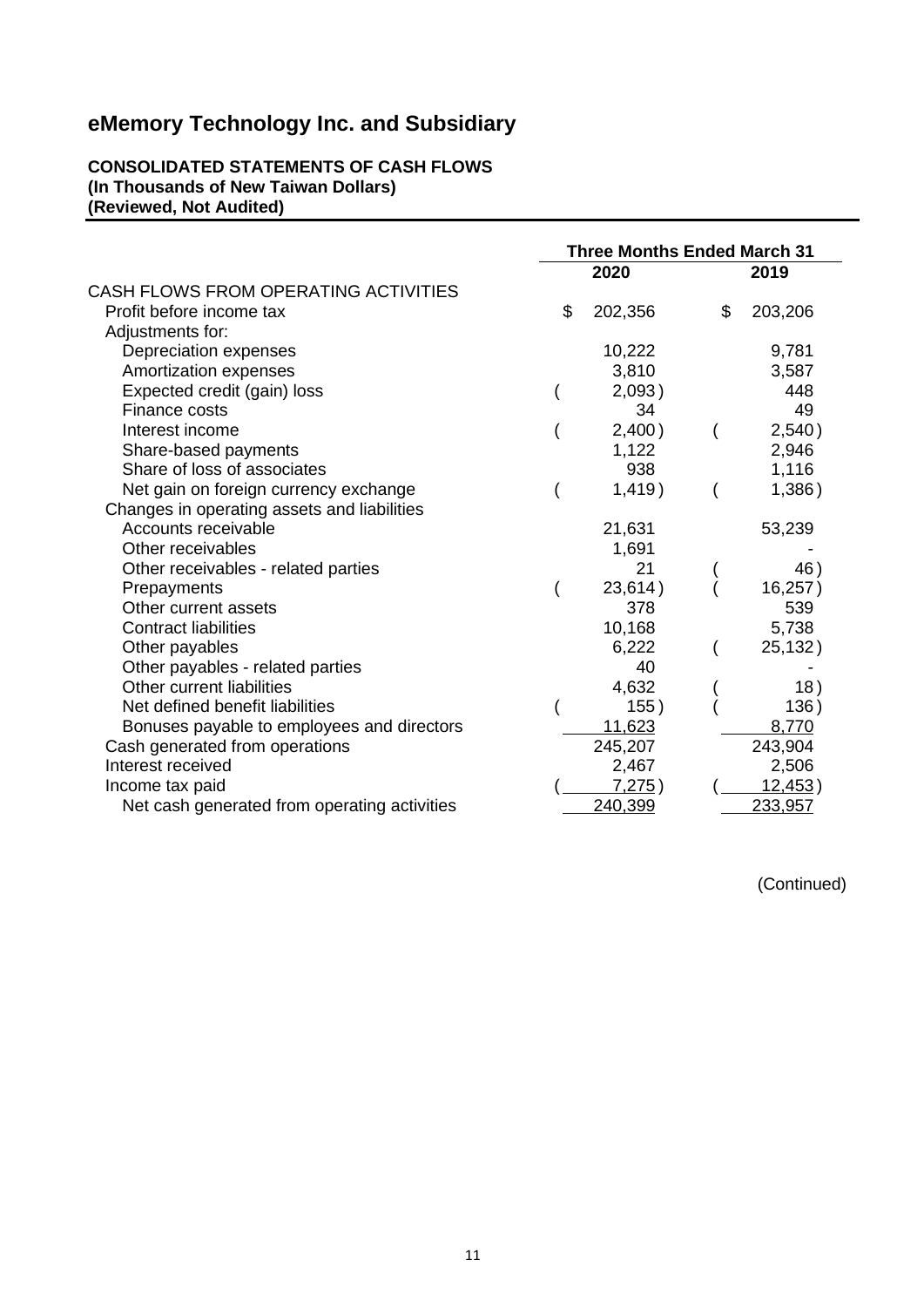## **CONSOLIDATED STATEMENTS OF CASH FLOWS**

**(In Thousands of New Taiwan Dollars)**

**(Reviewed, Not Audited)**

|                                                         |                  | <b>Three Months Ended March 31</b> |
|---------------------------------------------------------|------------------|------------------------------------|
|                                                         | 2020             | 2019                               |
| CASH FLOWS FROM INVESTING ACTIVITIES                    |                  |                                    |
| Proceeds from disposal of financial assets at amortized |                  |                                    |
| cost                                                    | 33,500<br>\$     |                                    |
| Acquisition of property, plant and equipment            | 4,280)           | 6,133)                             |
| Increase in refundable deposits                         |                  | 21)                                |
| Acquisition of intangible assets                        | 2,588)           | 5,168)                             |
| Increase in prepayments for equipment                   |                  | 5,823)                             |
| Net cash generated from (used in) investing activities  | 26,632           | 17, 145)                           |
| CASH FLOWS FROM FINANCING ACTIVITIES                    |                  |                                    |
| Repayment of the principal portion of lease liabilities | 780)             | 723)                               |
| Interest paid                                           | 34)              | 49)                                |
| Net cash used in financing activities                   | 814)             | 772)                               |
| EFFECTS OF EXCHANGE RATE CHANGES ON THE                 |                  |                                    |
| <b>BALANCE OF CASH HELD IN FOREIGN</b>                  |                  |                                    |
| <b>CURRENCIES</b>                                       | 351              | 731                                |
| <b>NET INCREASE IN CASH</b>                             | 266,568          | 216,771                            |
| CASH AT THE BEGINNING OF THE PERIOD                     | <u>1,263,858</u> | 1,302,003                          |
|                                                         |                  |                                    |
| CASH AT THE END OF THE PERIOD                           | \$1,530,426      | <u>\$1,518,774</u>                 |
|                                                         |                  |                                    |

(Concluded)